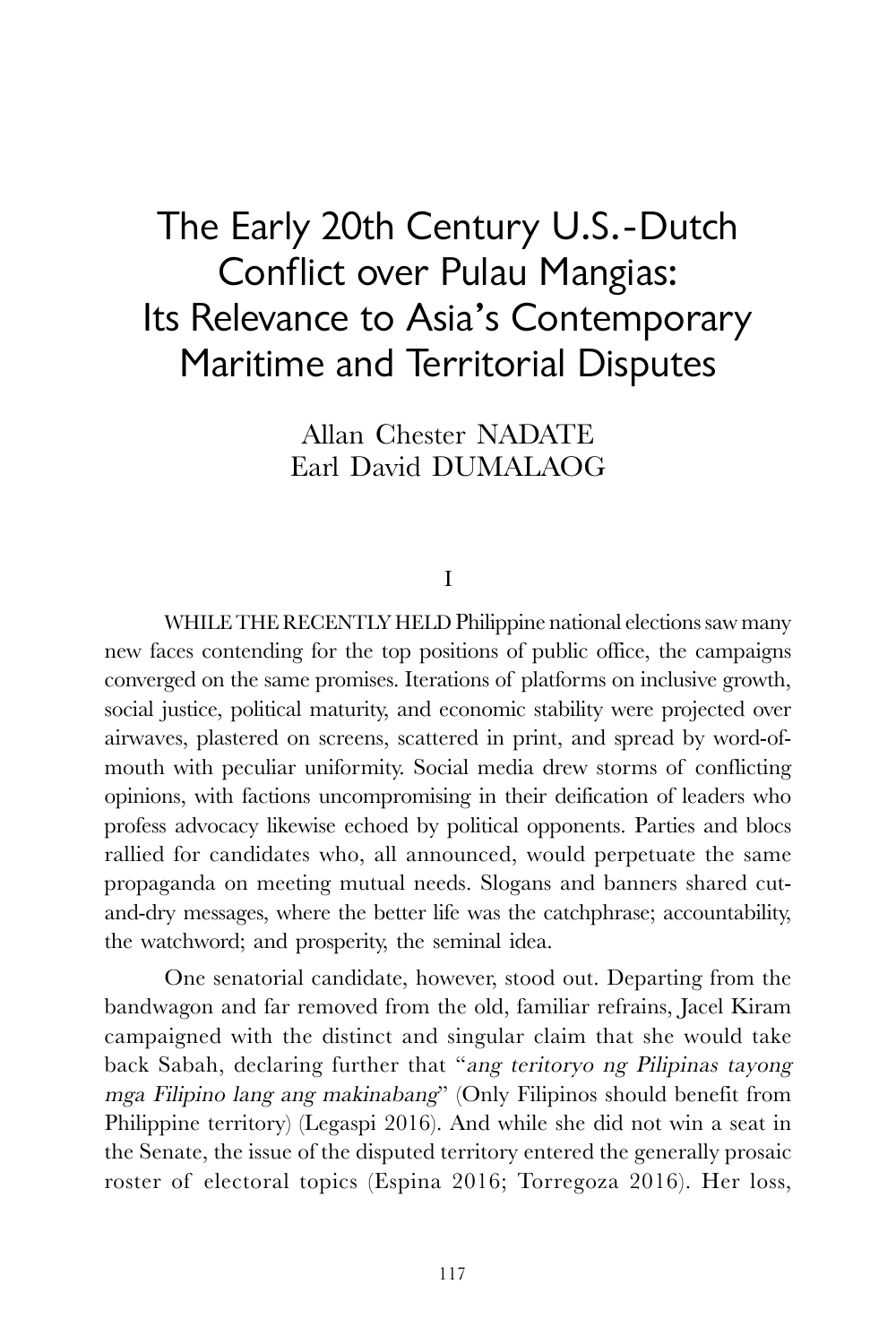however, might evince the relatively little weight given to the issue as compared to other domestic concerns like job creation (Panti 2016; Quismundo 2016).

Be that as it may, the fact remains that the issue of contested Philippine territories is as ripe an issue as poverty or corruption. The basic premise that the country should protect its political independence and territorial integrity, after all, makes it imperative that it assert its sovereignty over areas it holds the title to. The 2013 Lahad Datu standoff in Sabah tested this position—and the incidents in the Scarborough shoal, the United Nations' approval of the country's claim to Benham Rise, the legal challenges against the Philippine Baselines Act (Magallona and Llaneta 2013; Magallona v. Ermita 2011), and the ongoing arbitral proceedings in the Permanent Court of Arbitration against China, all reframed Philippine sovereignty as timely and newsworthy affairs.

But if national experience were to give guidance, the same would be remanded to collective obscurity until another skirmish erupts. History, as they say, repeats itself. And history shows that it has happened before and, this being the case, that apocryphal or misattributed Santayana quote finds application now more than ever.

### II

On 21 January 1906, while inspecting the reaches of its new acquisition, General Leonard Wood, Governor of the Moro Province, found that "a single, isolated island" (Huber 1928, 836) named Palmas or Mangias, which lies within the boundaries set in the Treaty of Paris as a territory ceded to the United States, was already occupied by the Netherlands, who was the colonial master of the Indonesian islands (Id., 855). Both of them, of course, claimed Palmas as their own.

On the one hand, the Netherlands "contend[ed] that the East India Company established Dutch sovereignty over the Island of Palmas . . . as early as the 17th century, by means of conventions with . . . two native chieftains . . . and that sovereignty has been displayed during the past two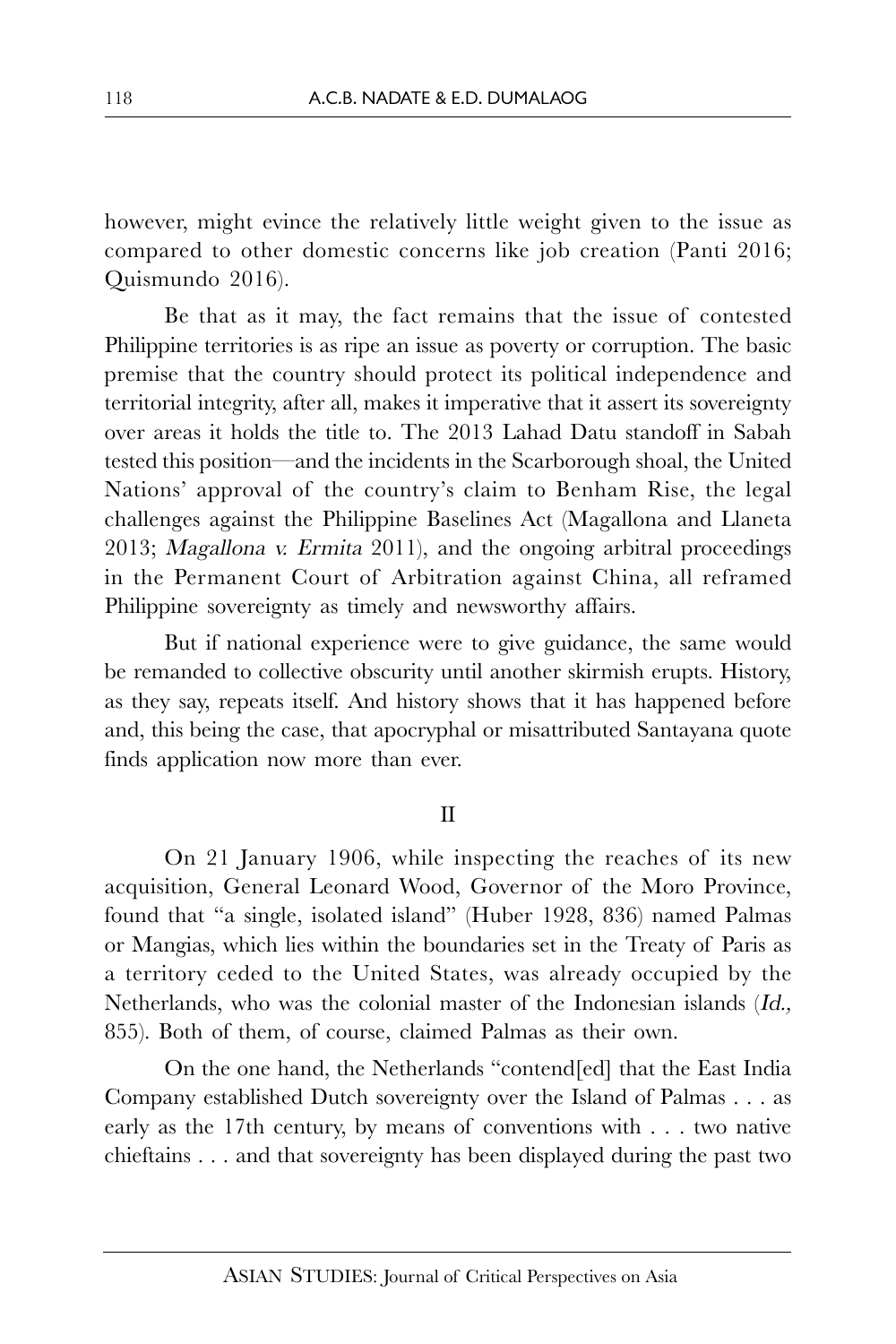centuries" (855). On the other hand, America presented its proof of purchase, basing its claim "as successor of Spain" (843) and "on the ground of recognition by Treaty" (846). It also invoked the contiguity of Las Palmas with Mindanao (837), which was 78 miles from Davao City, as compared to 324 miles from Manado, the capital of North Sulawesi.

The island, the United States government maintained, "forms a geographical part of the Philippine group [of islands], and, by virtue of the principle of contiguity belongs to the Power having sovereignty over the Philippines" (837). Indeed, for America, Palmas must have been under Philippine territory. It claimed the Island of Palmas based on two legal theories. First, Spain's earlier "discovery" of the island had given it the "original title" (837), which passed to the United States when it defeated Spain in the Spanish-American War and the United States took possession of the Philippines (Jessup 1928, 735). The Treaty of Paris would have "transferred all rights of sovereignty which Spain may have possessed in the region indicated in Article III of the said Treaty and therefore also those concerning the Island of Palmas (or Pulau Miangas)" (Huber 1928, 842).

Addressing these submissions, the Netherlands claimed the island because the Netherlands had had earlier contact with the region, and they contended that the island was a "tributary of native princes, [who were] vassals of the Netherlands Government" (Jessup 1928, 739). In fact, Netherlands presented evidence that since the 17th century, it had exercised its sovereignty over the area, as opposed to the United States' contention that Spain had prior control over the small piece of island.

The dispute over this island by then two major colonial powers, over a stretch of sandy beach a third the size of Boracay island and whose only apparent economic value were palm trees (hence the name), seemed to be a tempest in a teapot. Yet small as it is, the decision over whom to award this small piece of earth would be the most influential precedents in public international law concerning territorial conflicts (Roque 2003; Häusler and Hofbauer 2011).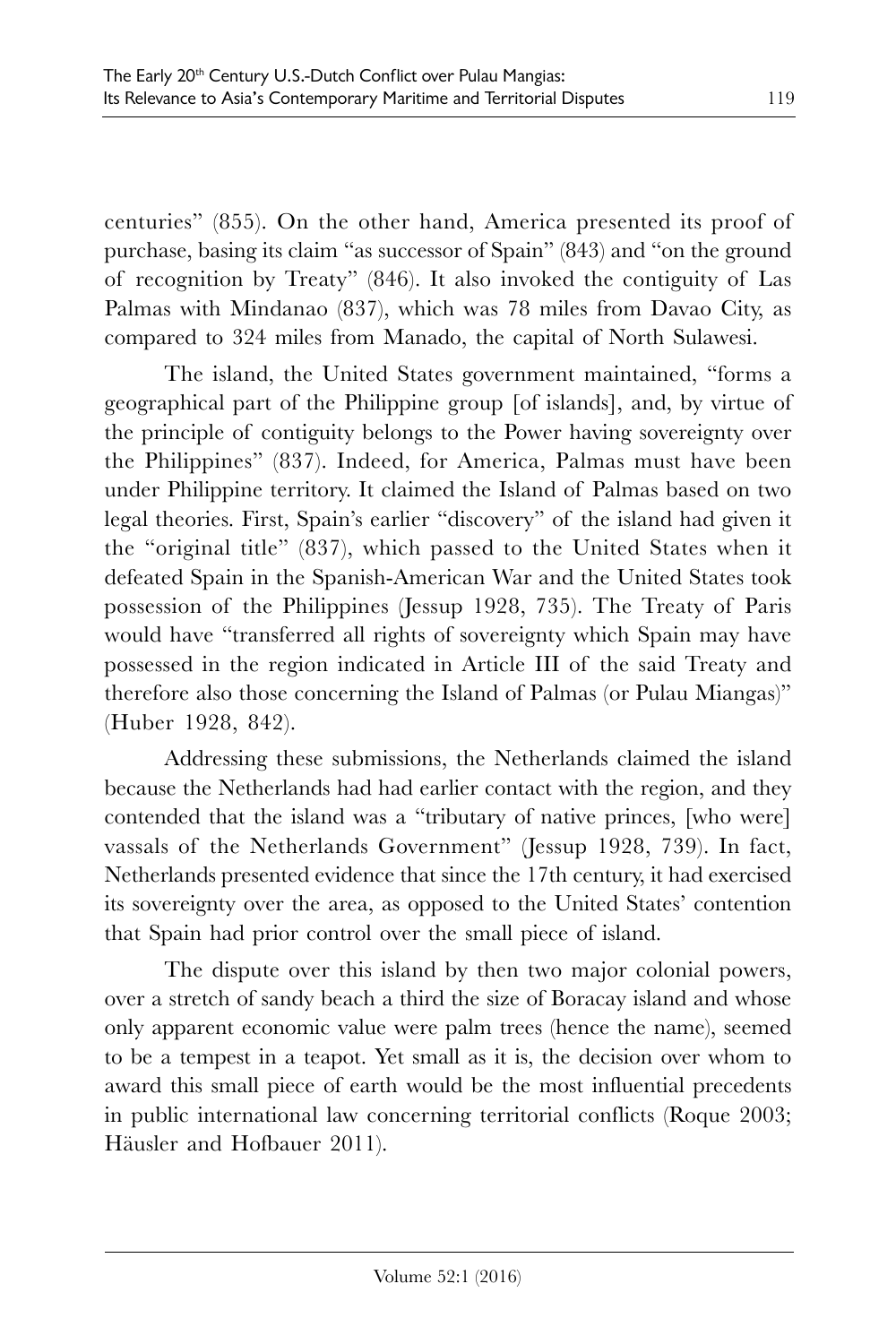"Desiring to terminate" the dispute "in accordance with the principles of International Law and any applicable treaty provisions" (Huber 1928, 831), the two nations referred the matter to the Permanent Court of Arbitration at The Hague, where Swiss lawyer and diplomat Hans Max Huber acted as the sole arbitrator. He decided in favor of the Netherlands.

And in one stroke of a pen, he erased from public international law any notion that contiguity may be a basis of territorial claim. "The title of contiguity," he mentioned, "understood as a basis of territorial sovereignty, has no foundation in international law" (869). In the same vein, he penned a new guideline which would be followed by international tribunals in the next decades.

> These facts at least constitute a beginning of establishment of sovereignty by continuous and peaceful display of State authority, or a commencement of occupation of an island not yet forming a part of the territory of a State; and such a state of things would create in favour of the Netherlands an inchoate title for completing the conditions of sovereignty. Such inchoate title, based on display of State authority, would, in the opinion of the Arbitrator, prevail over an inchoate title derived from discovery, especially if this latter title has been left for a very long time without completion by occupation; and it would equally prevail over any claim which, in equity, might be deduced from the notion of contiguity. (870)

Several times has the legal reasoning behind the Island of Palmas case been adopted by the International Court of Justice, the judicial body of the United Nations (Scharfy and Day 2012; Häusler and Hofbauer 2011). From this decision, international law found such classical formulations as "continuous and peaceful display of territorial sovereignty," which is now considered as an indispensable prerequisite for a valid title arising from occupation (Khan 2007, 165).

But as with any idea, which invokes paradigm shifts, the decision has created heavy controversy. One critique argues that the decision "leads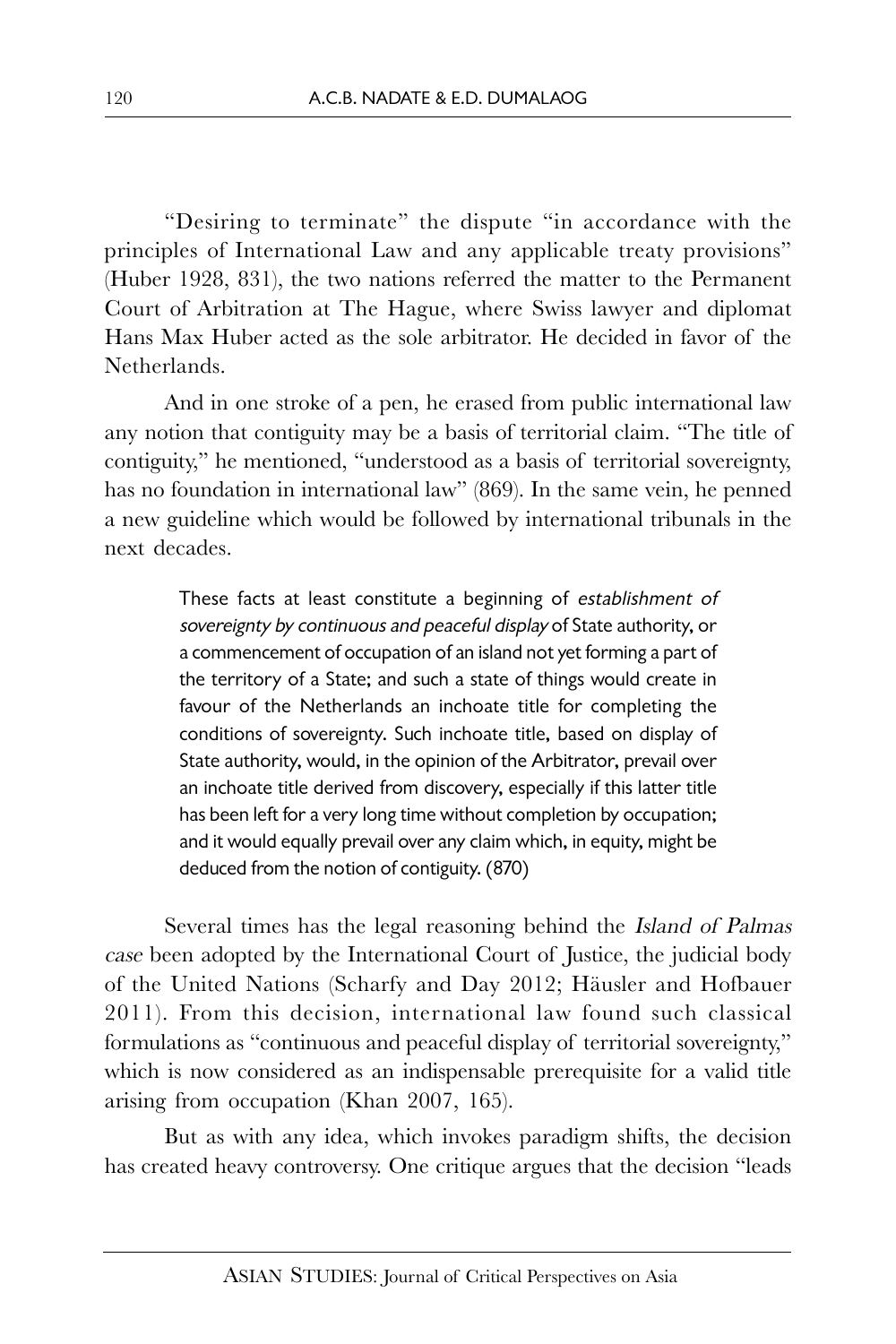to intolerable consequences if interpreted as suggesting that a right simply ceases to exist at the very moment that its holder fails to comply with new rules for its emergence and/or continuance which are different from those valid at the time when the right was lawfully obtained" (168). A legal luminary went so far as to say that he found the logic of the arbitral decision "highly disturbing" (Jessup 1928, 740).

## III

The loss of the United States in the arbitral decision consolidated Dutch control over the island, divesting with finality the Philippines of this territory. As it stands today, the island creates little recollection to Filipinos. Unlike Sabah, it did not have sultanates that claimed dominion over it. Unlike the islands in the South China Sea, it did not promise vast deposits of fossil fuels. This piece of earth for Filipinos has never been among the stock of the textbook 7,107 islands that stretch from Aparri to Jolo.

Yet the island, at least for Indonesia, carries a very vital role, "Jika Pulau Miangas lepas, Indonesia akan kehilangan wilayah laut yang luas berikut sumber daya yang terkandung di dalamnya." [If the island of Miangias were not considered [as a basis for delineating territorial waters], Indonesia will lose a vast sea area and the resources it contains.] (Rahajo 2012). As its northernmost tip, "pulau-pulau kecil ini turut menentukan batas-batas kedaulatan NKRI" [these small islands also determine the limits of the sovereignty of the homeland] (Id.). Of course, it could have gone the other way. Palmas would have been the country's southernmost tip and the Philippines would have gained the expanse of water and airspace owing the baselines drawn for the island. As Professor Harry Roque observed, given Indonesia's drawing of its baselines with Palmas as a basepoint, "[T]he Philippines would lose . . . some 15,000 square miles of archipelagic and territorial waters [as] currently defined under the Treaty of Paris."<sup>1</sup> He added, "[c]learly, the sheer area of maritime territory which the Philippines stand to lose . . . should warrant a re-examination of the root of Indonesia's claim to the Palmas Island" (2003, 439–40).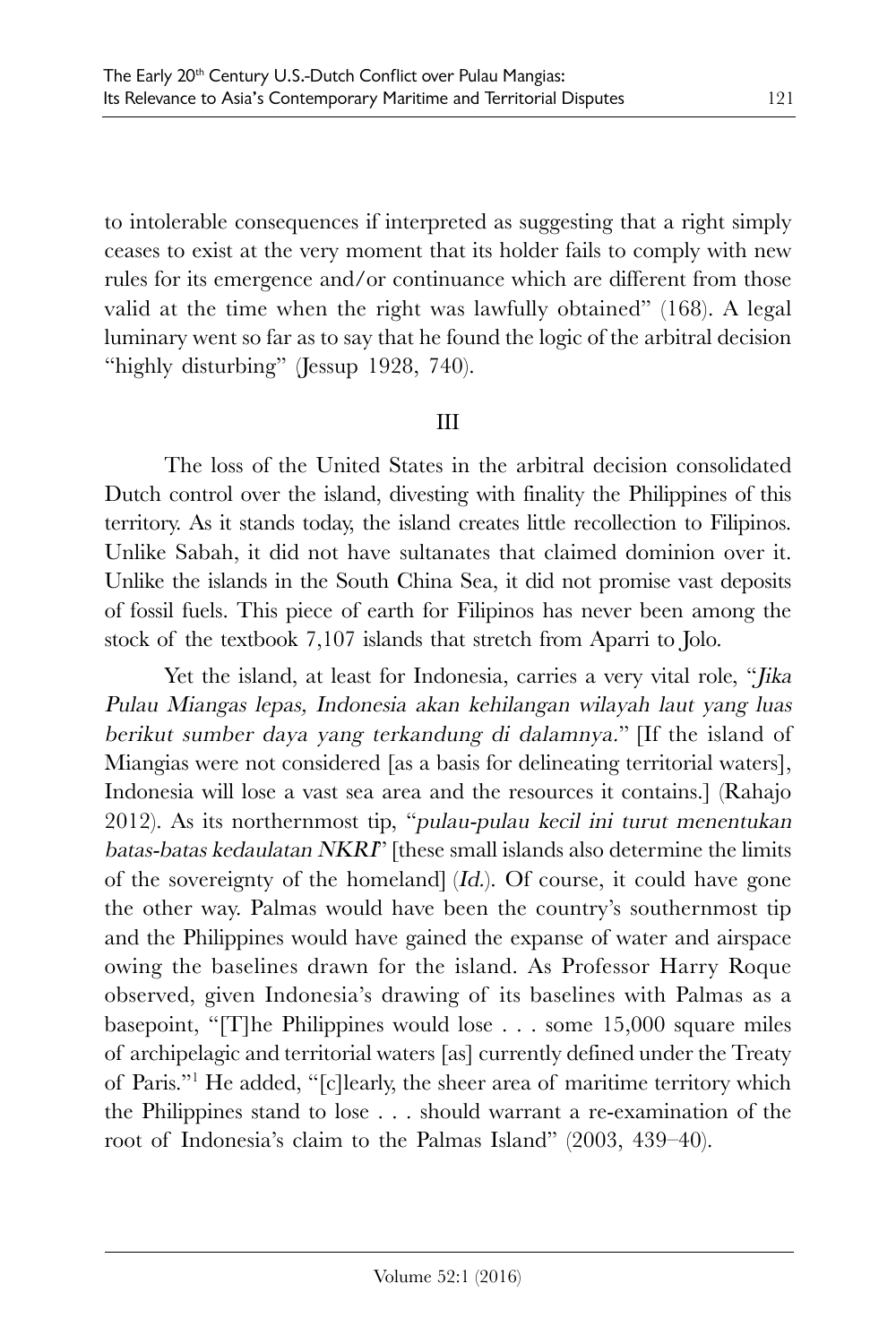But the Philippines had practically already lost this island down south. And today, it might lose plenty more in the west given that since September 2013, China has undertaken extensive reclamation and construction on several reefs in the Spratly Island chain in the West Philippine Sea (Dolven et al. 2015). China has found this to be legal. After all, they say that these are their own islands and reefs, that they have incontestable title over them. Everything contained in the South China Sea is theirs, including the sea and everything in it. In justifying this assertion against the protests of Viet Nam, Malaysia, Indonesia, Brunei, and the Philippines, China invokes arguments and theories that ring ominously similar to those thrown by the United States and Netherlands, when the two were both claiming Palmas: they discovered them and had irrefutable "historical title;" they were there first and they have maps to prove it. And since they are there now, having built lighthouses, airstrips, and installations on reclaimed beaches and on top of buried reefs, they have nothing else to prove. As the Chinese Foreign Minister expressed, "[W]e do not accept criticism from others when we are merely building facilities in our own yard. We have every right to do things that are lawful and justified" (Wang 2015).

In response to China's increasingly assertive stance, the Philippines has, just as America did regarding Palmas, filed for arbitration, "challenging the legality of China's nine-dash line claim over the South China Sea" (Wong 2014; Deutsch 2015) amidst the slim chance that China would ever abide with an arbitral decision favorable to the Philippines,<sup>2</sup> much like suggestions that the Philippines could not be bound by the 1928 arbitration (Roque 2003, 461–62).

#### IV

The controversy over the island of Palmas was rooted into the forays of world powers into nations that had little capacity to defend themselves. Both the Philippines and Indonesia then were free game. But while Indonesia has joined the G-20 and has become a dominant power in the region in terms of economics and foreign affairs, the Philippines lagged behind, eking from its untapped and underutilized resources a nation's survival.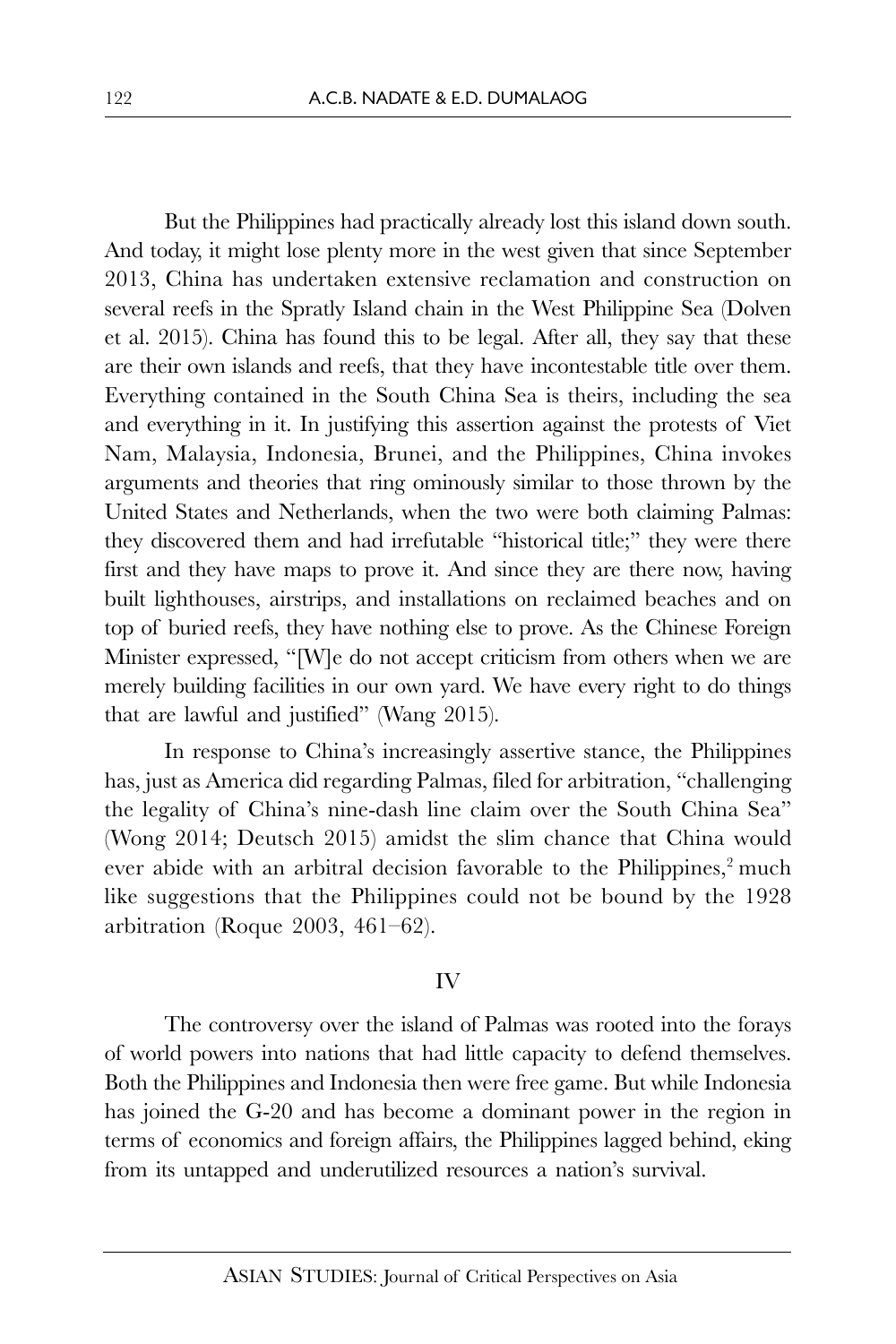The controversy with Palmas was catalyzed by shifts in powers, by the rise and falls of empires. The dispute was a fight for more possessions, of an island that neither of them truly owned, an island both of them merely seized from locals at gunpoint. More than that, the dispute was a fight for a greater sphere of influence in a world and community of nations that stands by the quaint, archaic notion, or illusion, of sovereign equality. And much like then, we see a similar scenario today. Just that, now, we have a closer superpower in our midst, emerging from the diminishing influence of the West in this side of the globe—a China complacent with its Monroe-like doctrine of the East. So, graced with autonomy and freedom, the Filipino nation now sees its self-rule threatened by the fear that 300 years in the convent and 50 years in Hollywood shall be followed with scores and years in the Forbidden City.

That the very charter of the Philippine Republic, according to the Chief Justice, is a product of the "ferment" of "injustice . . . perpetrated over centuries against a majority of [the Filipino] people by foreign invaders and even its own governments" (Atong Paglaum, Inc. v. Commission on Elections 2013, 575) should at least guide the Filipino people in its next path. Its Constitution, after all, embodies the "new hope" that "all the oppressions and repressions of the past [may be] banished forever" (Javier v. Commission on Elections 1986, 209). Through this constitutional order, the nation fortifies its statehood—its collective aspiration and destiny uniting each of the 7,107 or so island "where every Filipino [is] truly be sovereign in his own country." (Id.)

And as the nation's history continues to unfold with the long narratives of subjugation, as it sheds colonial legacies to create an identity of its own, as it tests the leadership of a new government—with Palmas forgotten, like Mischief Reef of the Spratly Islands in the 1990s, impunity and historical revisionism purged from national consciousness—the country must not let the issue of its rights die from this generation's consciousness. If the nation were to stand by Jacel Kiram's declaration that Filipino land is rightfully the Filipino people's; if the preambular "blessings of independence and democracy under the rule of law and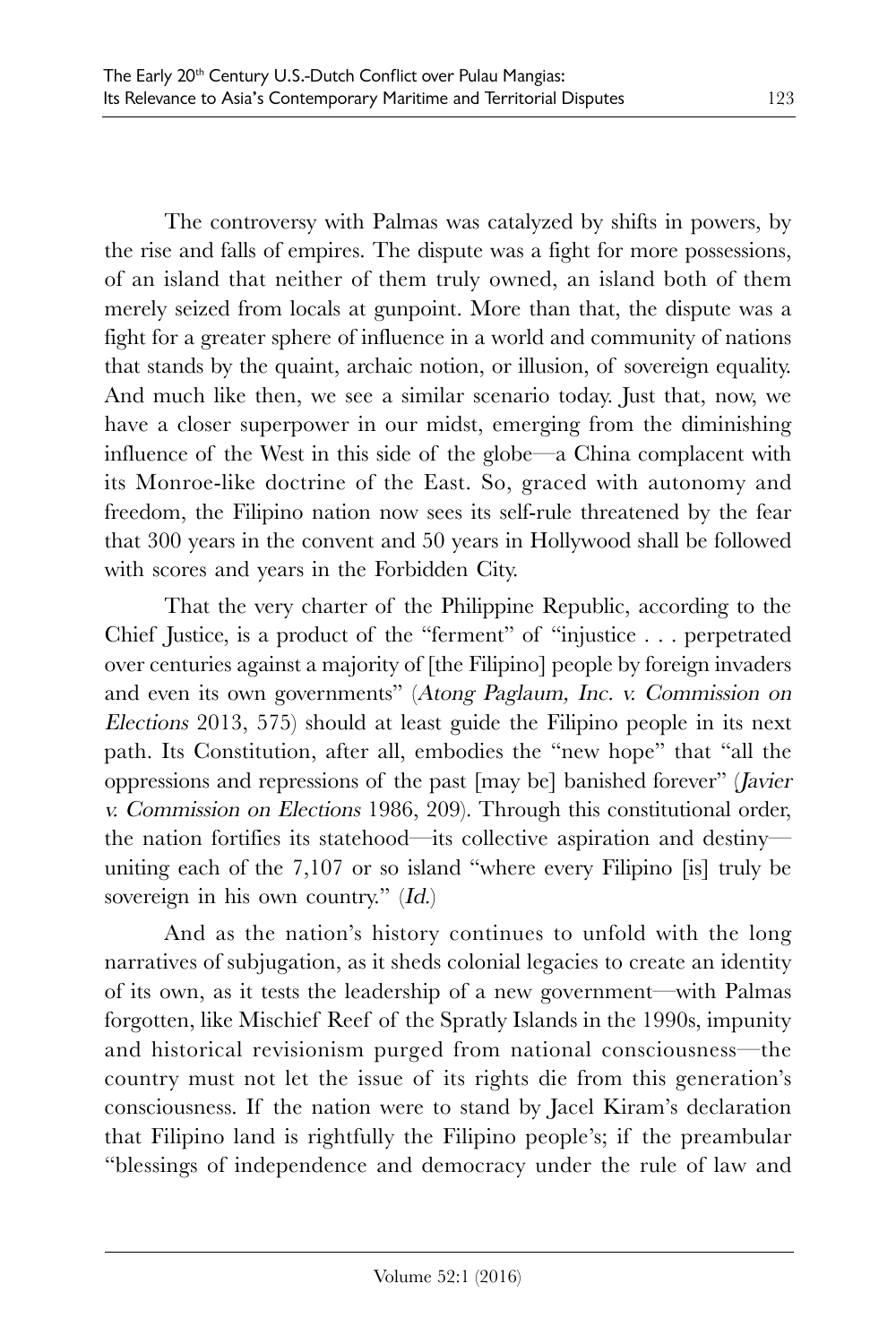regime of . . . peace" were to be real; and if its Constitution were to hold true to its purpose, the People needs to do much more than their acquiescence to a past revisited.

#### Notes

- See Batongbacal (2001) for a different interpretation of the Treaty of Paris.
- <sup>2</sup> "On 19 February 2013, China presented a Note Verbale to the Philippines in which it described 'the Position of China on the South China Sea issues,' and rejected and returned the Philippines' Notification." Furthermore, "[i]n a Note Verbale to the Permanent Court of Arbitration at the Hague on 1 August 2013, China reiterated 'its position that it does not accept the arbitration initiated by the Philippines.'" Permanent Court of Abitration, http://www.pcacases.com/web/view/7, accessed March 23, 2016.

## References

- Atong Paglaum, Inc. v. Commission on Elections. 2013. Supreme Court Reports Annotated 694: 477–794.
- Batongbacal, Jay L. 2001. "Maritime Territories and Jurisdictions of the Philippines and the United Nations Convention on the Law of the Seas." Philippine Law Journal 76 (2): 123–68.
- Dolven, Ben, Jennifer K. Elsea, Susan V. Lawrence, Ronald O'Rourke, and Ian E. Reinhart. 2015. Chinese Land Reclamation in the South China Sea: Implications and Policy Options. United States Congressional Research Service. Published 18 June. Accessed 23 March 2016. http://www.fas.org/sgp/crs/row/R44072.pdf.
- Deutsch, Antony. 2015. "Hague court assumes jurisdiction over PH case vs China." CNN Philippines, 30 October 30. Accessed 23 March 2016. http://cnnphilippines.com/news /2015/10/30/arbitration-court-South-China-Sea-Philippines.html.
- Espina, Erik. 2016. "Senator Jacel Kiram." Manila Bulletin, 7 April. Accessed 17 May 2016. http://www.mb.com.ph/senator-jacel-kiram.
- Häusler, Katharina, and Jane A. Hofbauer. 2011. "Palmas Island Arbitration." Max Planck Encyclopedia of Public International Law. Published March. Accessed 23 March 2016. http:/ /opil.ouplaw.com/view/10.1093/law:epil/9780199231690/law-9780199231690-e191.
- Heflin, William B. 2000. "Diayou/Senkaku Islands Dispute: Japan and China, Oceans Apart." Asia-Pacific Law and Policy Journal 1: 1–22.
- Huber, Max. 1928. "Island of Palmas case (Netherlands, USA)." Reports of International Arbitral Awards 2: 829–71.
- Javier v. Commission on Elections. 1986. Supreme Court Reports Annotated 144: 194–210.
- Jessup, Phillip C. 1928. "The Palmas Island Arbitration." American Journal of International Law 22: 735-52.